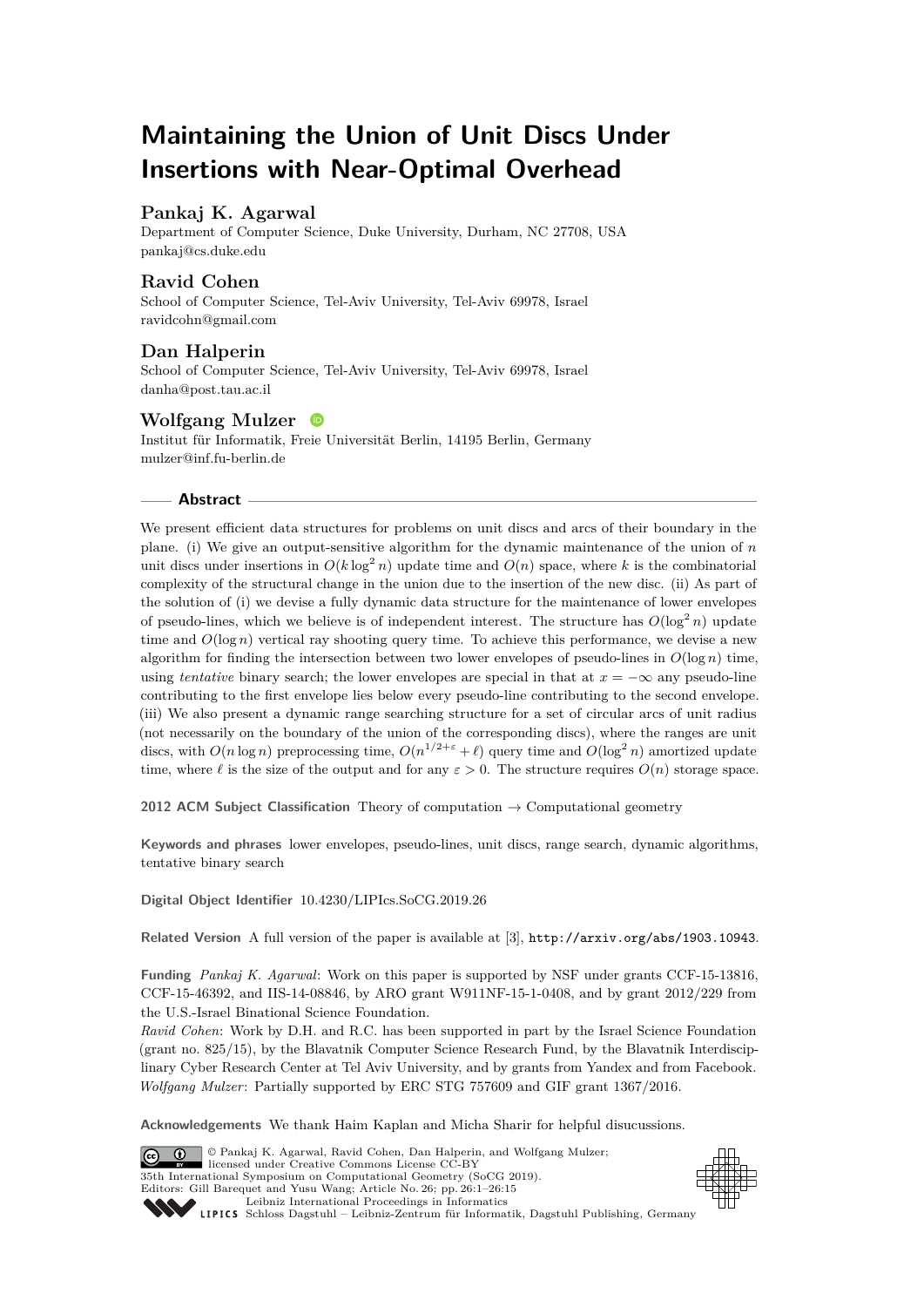#### **26:2 Maintaining the Union of Unit Discs**

# **1 Introduction**

Let *S* be set of *n* points in  $\mathbb{R}^2$ , and let *U* be the union of the unit discs centered at the points of *S*. We would like to maintain the boundary *∂U* of *U*, as new points are added to *S*. Even for discs of varying radii, the complexity of *∂U* is *O*(*n*) [\[17\]](#page-14-1), and it can be computed in *O*(*n* log *n*) time using *power diagrams* [\[6\]](#page-14-2). An incremental algorithm [\[20\]](#page-14-3) can maintain *∂U* in total of  $O(n^2)$  time. This is worst-case optimal, as the overall complexity of the structural changes to  $\partial U$  under *n* insertions may be  $\Omega(n^2)$ ; see an example in [\[3\]](#page-13-0). Here, we describe in Section [3](#page-7-0) an output-sensitive algorithm that uses  $O(n)$  space and updates  $\partial U$  in  $O(k \log^2 n)$ time per insertion of a disc, where *k* is the combinatorial complexity of the structural changes to *∂U* due to the insertion. Some of our ideas resemble those of de Berg at al. [\[12\]](#page-14-4), who present a semi-dynamic (insertion only) point-location data structure for *U*.

The efficient manipulation of collections of unit discs is a widely and frequently studied topic, for example in the context of sensor networks, where every disc represents the area covered by a sensor. Here, we are motivated by multi-agent coverage of a region in search of a target [\[11\]](#page-14-5), where we investigate the pace of coverage and wish to estimate at each stage the portion of the overall area covered up to a certain point in time. Since the simulation is discretized (i.e., each agents is modeled by a unit disc whose motion is simulated by changing its location at fixed time steps), we can apply the structure above to update the area of the union within the same time bound. We give more details in Section [3.](#page-7-0)

A set of pseudo-lines in the plane is a set of infinite *x*-monotone curves each pair of which intersects at exactly one point. Arrangements of pseudo-lines have been intensively studied in discrete and computational geometry; see the recent survey on arrangements [\[14\]](#page-14-6) for a review of combinatorial bounds and algorithms for arrangements of pseudo-lines. At the heart of our solution to the dynamic maintenance of *U* lies an efficient data structure for the following problem: Given *n* pseudo-lines in the plane, dynamically maintain their lower envelope such that one can efficiently answer vertical ray shooting queries from  $y = -\infty$ . Here, the dynamization allows insertions and deletions. For the case of lines (rather than pseudo-lines), there are several efficient data structures to choose from [\[8,](#page-14-7) [9,](#page-14-8) [18,](#page-14-9) [7,](#page-14-10) [16\]](#page-14-11); these are, however, not directly applicable for pseudo-lines. Also, there are powerful general structures based on shallow cuttings [\[5,](#page-13-1) [10,](#page-14-12) [15\]](#page-14-13). These structures can handle general families of algebraic curves of bounded description complexity and typically also work in  $\mathbb{R}^3$ . However, the additional flexibility comes at a cost: the algorithms are quite involved, the performance guarantees are in the expected and amortized sense, and the operations have (comparatively) large polylogarithmic running times. For pseudo-lines, Chan's method [\[10\]](#page-14-12), with improvements by Kaplan et al. [\[15\]](#page-14-13), yields  $O(\log^3 n)$  amortized expected insertion time,  $O(\log^5 n)$  amortized expected deletion time, and  $O(\log^2 n)$  worst-case query time. The solution that we propose here is, however, considerably simpler and more efficient: We devise a fully dynamic data structure with  $O(\log^2 n)$  worst-case update-time,  $O(\log n)$  worst-case ray-shooting query-time, and  $O(n)$  space. Additionally, we describe how to find all pseudo-lines below a given query point in  $O(\log n + k \log^2 n)$  time, where k is the output size. The structure is an adaptation of the Overmars-van Leeuwen structure [\[18\]](#page-14-9), matching the performance of the original structure for the case of lines. The key innovation is a new algorithm for finding the intersection between two lower envelopes of planar pseudo-lines in *O*(log *n*) time, using *tentative* binary search (where each pseudo-line in one envelope is "smaller" than every pseudo-line in the other envelope, in a sense to be made precise below). To the best of our knowledge this is the most efficient data structure for the case of pseudo-lines to date.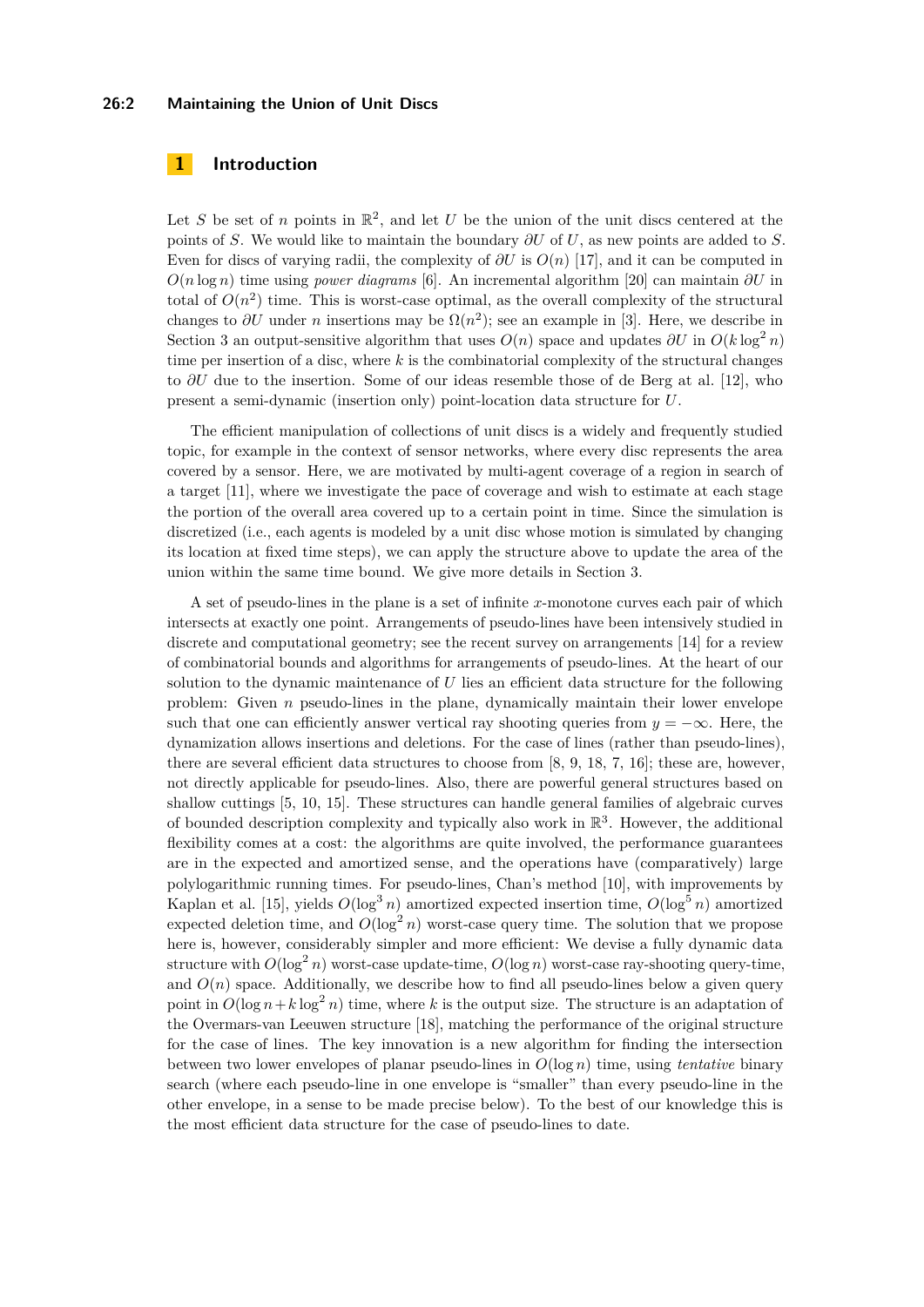For our solution to the union-maintenance problem, we need to answer intersectionsearching queries of the form: Given the collection  $\mathcal C$  of unit-radius circular arcs that comprise *∂U* and a query unit disc *D*, report the arcs in C intersecting *D*. This problem is a special case of the intersection searching problem in which we wish to preprocess a set of geometric objects into a data structure so that the set of objects intersected by a query object can be reported efficiently. Intersection-searching queries are typically answered using multi-level partition trees; see the recent survey [\[1\]](#page-13-2) for a comprehensive review. Our final result is a data structure for the intersection-searching problem in which the input objects are arbitrary unit-radius circular arcs rather than arcs forming the boundary of the union of the unit discs, and the query is a unit disc. We present a linear-size data structure with  $O(n \log n)$ preprocessing time,  $O(n^{1/2+\delta} + \ell)$  query time and  $O(\log^2 n)$  amortized update time, where  $\ell$ is the size of the output and  $\delta > 0$  is a small constant. Note that because of lack of space, many proofs are omitted from this version and can be found in [\[3\]](#page-13-0).

# <span id="page-2-0"></span>**2 Dynamic lower envelope for pseudo-lines**

We describe a data structure to dynamically maintain the lower envelope of an arrangement of planar pseudo-lines under insertions and deletions. Even though we present our data structure for pseudo-lines, it holds for more general classes of planar curves; see below.

# **2.1 Preliminaries**

Let E be a planar family of pseudo-lines, and let  $\ell$  be a vertical line strictly to the left of the first intersection point in *E*. The line  $\ell$  defines a total order  $\leq$  on the pseudo-lines in *E*, namely for  $e_1, e_2 \in E$ , we have  $e_1 \leq e_2$  if and only if  $e_1$  intersects  $\ell$  below  $e_2$ . Since each pair of pseudo-lines in  $E$  crosses exactly once, it follows that if we consider a vertical line  $\ell'$ strictly to the right of the last intersection point in  $E$ , the order of the intersection points between  $\ell'$  and  $E$ , from bottom to top, is exactly reversed.

The *lower envelope*  $\mathcal{L}(E)$  of E is the *x*-monotone curve obtained by taking the pointwise minimum of the pseudo-lines in  $E$ . Combinatorially, the lower envelope  $\mathcal{L}(E)$  is a sequence of connected segments of the pseudo-lines in *E*, where the first and last segment are unbounded. Two properties are crucial for our data structure: (A) every pseudo-line contributes at most one segment to  $\mathcal{L}(E)$ ; and (B) the order of these segments corresponds exactly to the order ≤ on *E* defined above. In fact, our data structure works for every set of planar curves with properties (A) and (B) (with an appropriate order  $\leq$ ), even if they are not pseudo-lines in the strict sense; this fact will prove useful in Section [3](#page-7-0) below.

We assume a computational model in which primitive operations on pseudo-lines, such as computing the intersection point of two pseudo-lines or determining the intersection point of a pseudo-line with a vertical line can be performed in constant time.

## **2.2 Data structure and operations**

**The tree structure.** Our primary data structure is a balanced binary search tree Ξ. Such a tree data structure supports insert and delete, each in *O*(log *n*) time. The leaves of Ξ contain the pseudo-lines, from left to right in the sorted order defined above. An internal node  $v \in \Xi$ represents the lower envelope of the pseudo-lines in its subtree. More precisely, every leaf *v* of  $\Xi$  stores a single pseudo-line  $e_v \in E$ . For an inner node *v* of  $\Xi$ , we write  $E(v)$  for the set of pseudo-lines in the subtree rooted at *v*. We denote the lower envelope of  $E(v)$  by  $\mathcal{L}(v)$ . The inner node *v* has the following variables: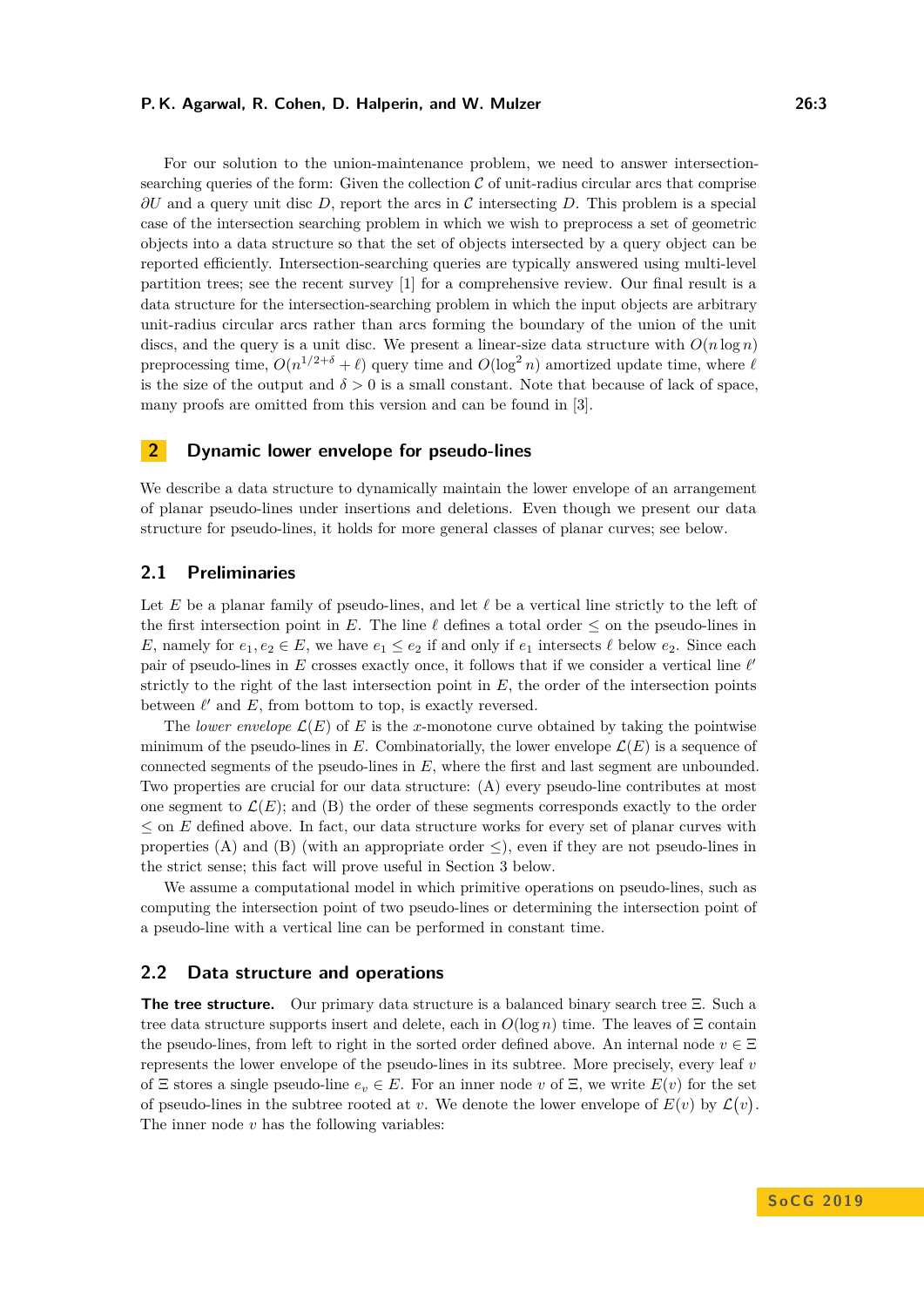#### **26:4 Maintaining the Union of Unit Discs**

- $f, \ell, r$ : a pointer to the parent, left child and right child of *v*, respectively;
- $\blacksquare$  max: the *last* pseudo-line in  $E(V)$  (last in the ordering defined in Section 2.1)
- $Λ$ : a balanced binary search tree that stores the prefix or suffix of  $\mathcal{L}(v)$  that is not on the lower envelope  $\mathcal{L}(f)$  of the parent (in the root, we store the lower envelope of  $E$ ). The leaves of  $\Lambda$  store the pseudo-lines that support the segments on the lower envelope, with the endpoints of the segments, sorted from left to right. An inner node of  $\Lambda$  stores the common point of the last segment in the left subtree and the first segment in the right subtree. We will need split and join operations on the binary trees, which can be implemented in  $O(\log n)$  time.

**Queries.** We now describe the query operations available on our data structure. In a *vertical ray-shooting query*, we are given a value  $x_0 \in \mathbb{R}$ , and we would like to find the pseudo-line  $e \in E$  where the vertical line  $\ell : x = x_0$  intersects  $\mathcal{L}(E)$ . Since the root of Ξ explicitly stores  $\mathcal{L}(E)$  in a balanced binary search tree, this query can be answered easily in  $O(\log n)$  time.

**Lemma 1.** Let  $\ell : x = x_0$  be a vertical ray shooting query. We can find the pseudo-line(s) *where*  $\ell$  *intersects*  $\mathcal{L}(E)$  *in*  $O(\log n)$  *time.* 

**Example 12.** Let  $q \in \mathbb{R}^2$ . We can report all pseudo-lines in E that lie below  $q \in \mathbb{R}^2$  in total *time*  $O(\log n + k \log^2 n)$ *, where k is the output size* 

**Update.** To insert or delete a pseudo-line *e* in Ξ, we follow the method of Overmars and van Leeuwen [\[18\]](#page-14-9). We delete or insert a leaf for *e* in Ξ using standard binary search tree techniques (the *v*. max pointers guide the search in  $\Xi$ ). As we go down, we construct the lower envelopes for the nodes hanging off the search path, using split and join operations on the *v.*Λ trees. Going back up, we recompute the information *v.*Λ and *v.* max. To update the *v.*Λ trees, we need the following operation: given two lower envelopes  $\mathcal{L}_{\ell}$  and  $\mathcal{L}_r$ , such that all pseudo-lines in  $\mathcal{L}_\ell$  are smaller than all pseudo-lines in  $\mathcal{L}_r$ , compute the intersection point *q* of  $\mathcal{L}_{\ell}$  and  $\mathcal{L}_r$ . In the next section, we see how to do this in  $O(\log n)$  time, where *n* is the size of *E*. Since there are  $O(\log n)$  nodes in  $\Xi$  affected by an update, this procedure takes  $O(\log^2 n)$  time. More details can be found in [\[18,](#page-14-9) [19\]](#page-14-14).

**Lemma 3.** *It takes*  $O(\log^2 n)$  *to insert or delete a pseudo-line in*  $\Xi$ *.* 

## **2.3 Finding the intersection point of two lower envelopes**

Given two lower envelopes  $\mathcal{L}_\ell$  and  $\mathcal{L}_r$  such that all pseudo-lines in  $\mathcal{L}_\ell$  are smaller than all pseudo-lines in  $\mathcal{L}_r$ , we would like to find the intersection point *q* between  $\mathcal{L}_\ell$  and  $\mathcal{L}_r$  in  $O(\log n)$  time. We assume that  $\mathcal{L}_{\ell}$  and  $\mathcal{L}_r$  are represented as balanced binary search trees. The leaves of  $\mathcal{L}_{\ell}$  and  $\mathcal{L}_r$  store the pseudo-line segments on the lower envelopes, sorted from left to right. We assume that the pseudo-line segments in the leaves are half-open, containing their right, but not their left endpoint in  $\mathcal{L}_{\ell}$ ; and their left, but not their right endpoint in  $\mathcal{L}_r$ .<sup>[1](#page-3-0)</sup> Thus, it is uniquely determined which leaves of  $\mathcal{L}_\ell$  and  $\mathcal{L}_r$  contain the intersection point *q*. A leaf *v* stores the pseudo-line  $\mathcal{L}(v)$  that supports the segment for *v*, as well as an endpoint  $v.p$  of the segment, namely the left endpoint if  $v$  is a leaf of  $\mathcal{L}_{\ell}$ , and the right

<span id="page-3-0"></span><sup>&</sup>lt;sup>1</sup> We actually store both endpoints in the trees, but the intersection algorithm uses only one of them, depending on the role the tree plays in the algorithm.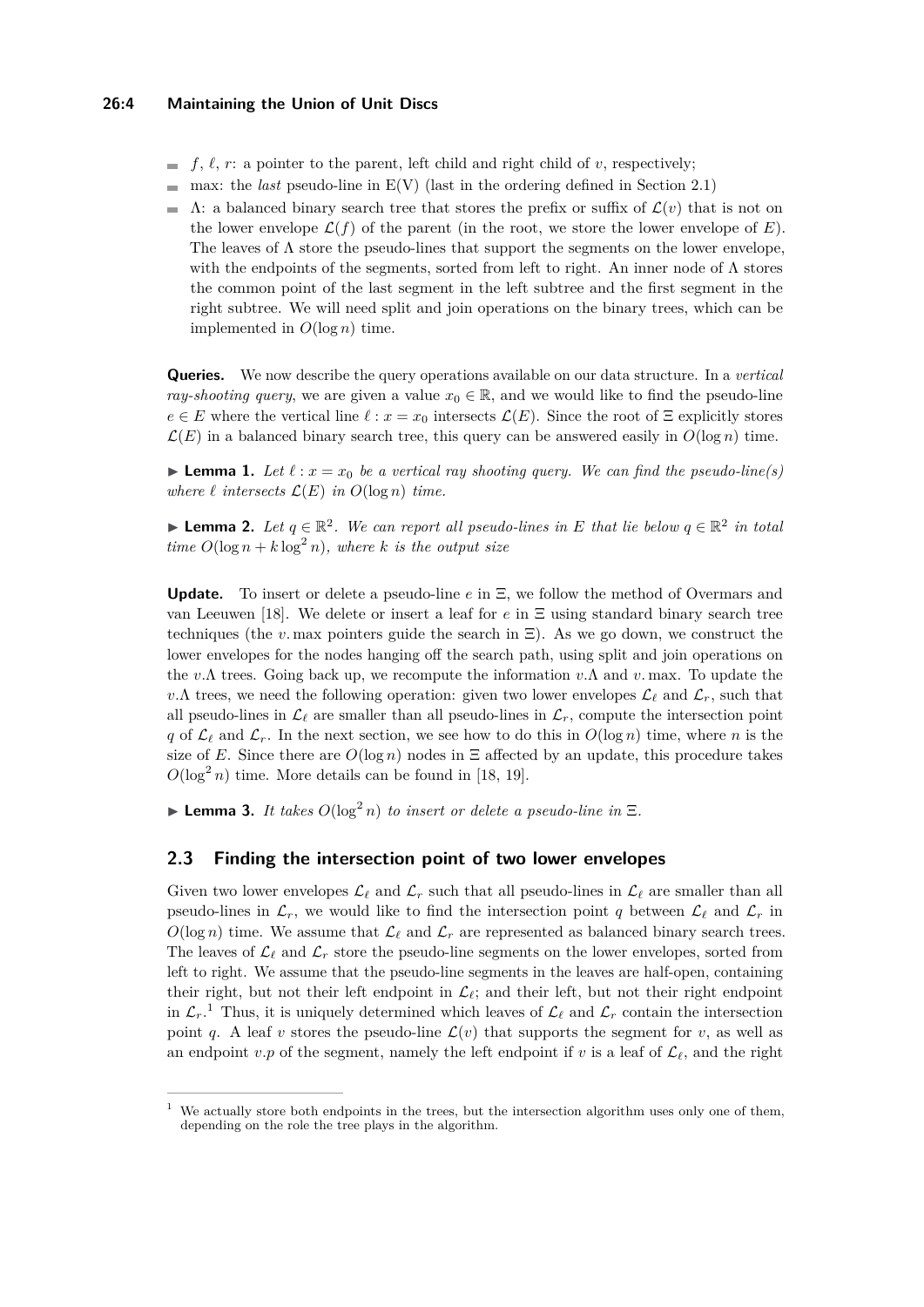endpoint if *v* is a leaf of  $\mathcal{L}_r$ .<sup>[2](#page-4-0)</sup> An inner node *v* stores the intersection point *v.p* between the last pseudo-line in the left subtree  $v.\ell$  of  $v$  and the first pseudo-line in the right subtree  $v.r$ of *v*, together with the lower envelope  $\mathcal{L}(v)$  of these two pseudo-lines. These trees can be obtained by appropriate split and join operations from the  $\Lambda$  trees stored in  $\Xi$ .

<span id="page-4-1"></span>

**Figure 1** (On the top). An example of case 1. Case 2 is symmetric. (On the bottom). An example of Case 3.  $\mathcal{L}_{\ell}$  is blue;  $\mathcal{L}_r$  is red. The solid pseudo-lines are fixed. The dashed pseudo-lines are optional, namely, either none of the dashed pseudo-lines exists or exactly one of them exists. *u.p* and *v.p* are the current points; and Case 3 applies. Irrespective of the local situation at *u* and *v*, the intersection point can be to the left of  $u.p$ , between  $u.p$  and  $v.p$ , or to the right of  $v.p$ , depending on which one of the dashed pseudo-lines exists.

Let  $u^* \in \mathcal{L}_\ell$  and  $v^* \in \mathcal{L}_r$  be the leaves whose segments contain *q*. Let  $\pi_\ell$  be the path in  $\mathcal{L}_{\ell}$  from the root to  $u^*$  and  $\pi_r$  the path in  $\mathcal{L}_r$  from the root to  $v^*$ . Our strategy is as follows: we simultaneously descend into  $\mathcal{L}_\ell$  and into  $\mathcal{L}_r$ . Let *u* be the current node in  $\mathcal{L}_\ell$ and *v* the current node in  $\mathcal{L}_r$ . In each step, we perform a local test on *u* and *v* to decide how to proceed. There are three possible outcomes:

<span id="page-4-0"></span><sup>2</sup> If the segment is unbounded, the endpoint might not exist. In this case, we use a symbolic endpoint at infinity that lies below every other pseudo-line.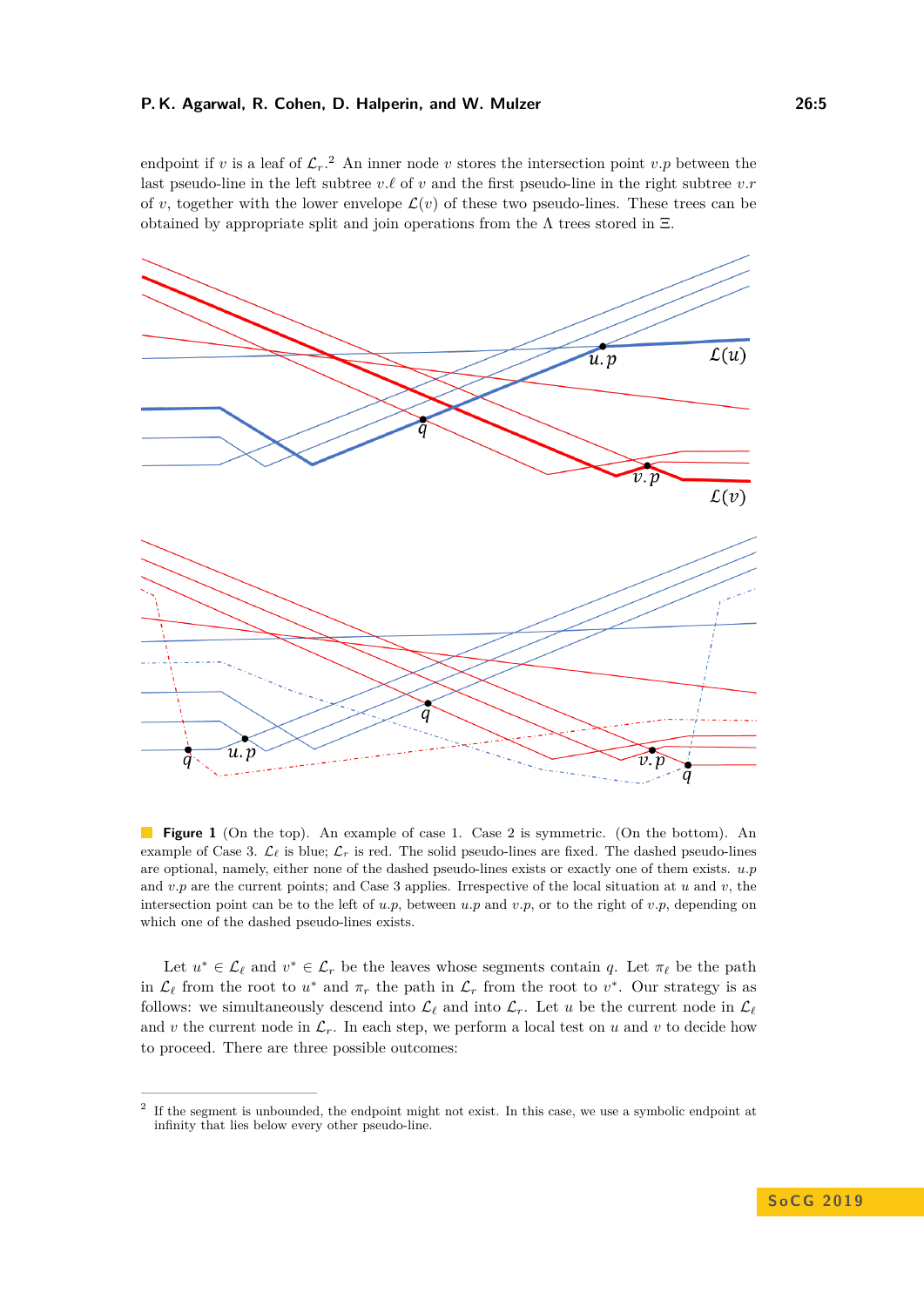#### **26:6 Maintaining the Union of Unit Discs**

- **1.** *u.p* is on or above  $\mathcal{L}(v)$ : the intersection point *q* is equal to or to the left of *u.p.* If *u* is an inner node, then  $u^*$  cannot lie in  $u.r$ ; if  $u$  is a leaf, then  $u^*$  lies strictly to the left of  $u$ ;
- **2.** *v.p* lies on or above  $\mathcal{L}(u)$ : the intersection point *q* is equal to or to the right of *v.p.* If *v* is an inner node, then  $v^*$  cannot lie in  $v.\ell$ ; if  $v$  is a leaf, then  $v^*$  lies strictly to the right of  $v$ ;
- **3.** *u.p* lies below  $\mathcal{L}(v)$  and *v.p* lies below  $\mathcal{L}(u)$ : then, *u.p* lies strictly to the left of *v.p* (since we are dealing with pseudo-lines). It must be the case that  $u.p$  is strictly to the left of  $q$ or  $v.p$  is strictly to the right of  $q$  (or both). In the former case, if  $u$  is an inner node,  $u^*$ lies in or to the right of *u.r* and if *u* is a leaf, then  $u^*$  is *u* or a leaf to the right of *u*. In the latter case, if  $v$  is an inner node,  $v^*$  lies in or to the left of  $v.\ell$  and if  $v$  is a leaf, then  $v^*$  is *v* or a leaf to the left of *v*; see Figure [1.](#page-4-1)

<span id="page-5-1"></span>

**Figure 2** The invariant: the current search nodes are *u* and *v*. uStack contains all nodes on the path from the root to *u* where the path goes to a right child (orange squares), vStack contains all nodes from the root to *v* where the path goes to a left child (orange squares). The final leaves  $u^*$ and  $v$ <sup>\*</sup> are in one of the gray subtrees; and at least one of them is under *u* or under *v*.

Although it is clear how to proceed in the first two cases, it is not immediately obvious how to proceed in the third case, because the correct step might be either to go to *u.r* or to  $v.\ell$ . In the case of lines, Overmars and van Leeuwen can solve this ambiguity by comparing the slopes of the relevant lines. For pseudo-lines, however, this does not seem to be possible. For an example, refer to Figure [1,](#page-4-1) where the local situation at *u* and *v* does not determine the position of the intersection point *q*. Therefore, we present an alternative strategy.

<span id="page-5-0"></span>

**Figure 3** Comparing *u* to *v*: in Case 3, we know that  $u^*$  is in *u.r* or  $v^*$  is in *v.*<sup>*t*</sup>, we go to *u.r* and to  $v.\ell$ .

We will maintain the invariant that the subtree at  $u$  contains  $u^*$  or the subtree at  $v$ contains  $v^*$  (or both). In Case 3,  $u^*$  must be in  $u.r$ , or  $v^*$  must be in  $v.\ell$ ; see Figure [3.](#page-5-0) We move *u* to *u.r* and *v* to *v.l.* One of these moves must be correct, but the other move might be mistaken: we might have gone to  $u.r$  even though  $u^*$  is in  $u.\ell$  or to  $v.\ell$  even though  $v^*$  is in  $v.r.$  To correct this, we remember the current  $u$  in a stack ustack and the current  $v$  in a stack vStack, so that we can revisit  $u.\ell$  or  $v.r$  if it becomes necessary. This leads to the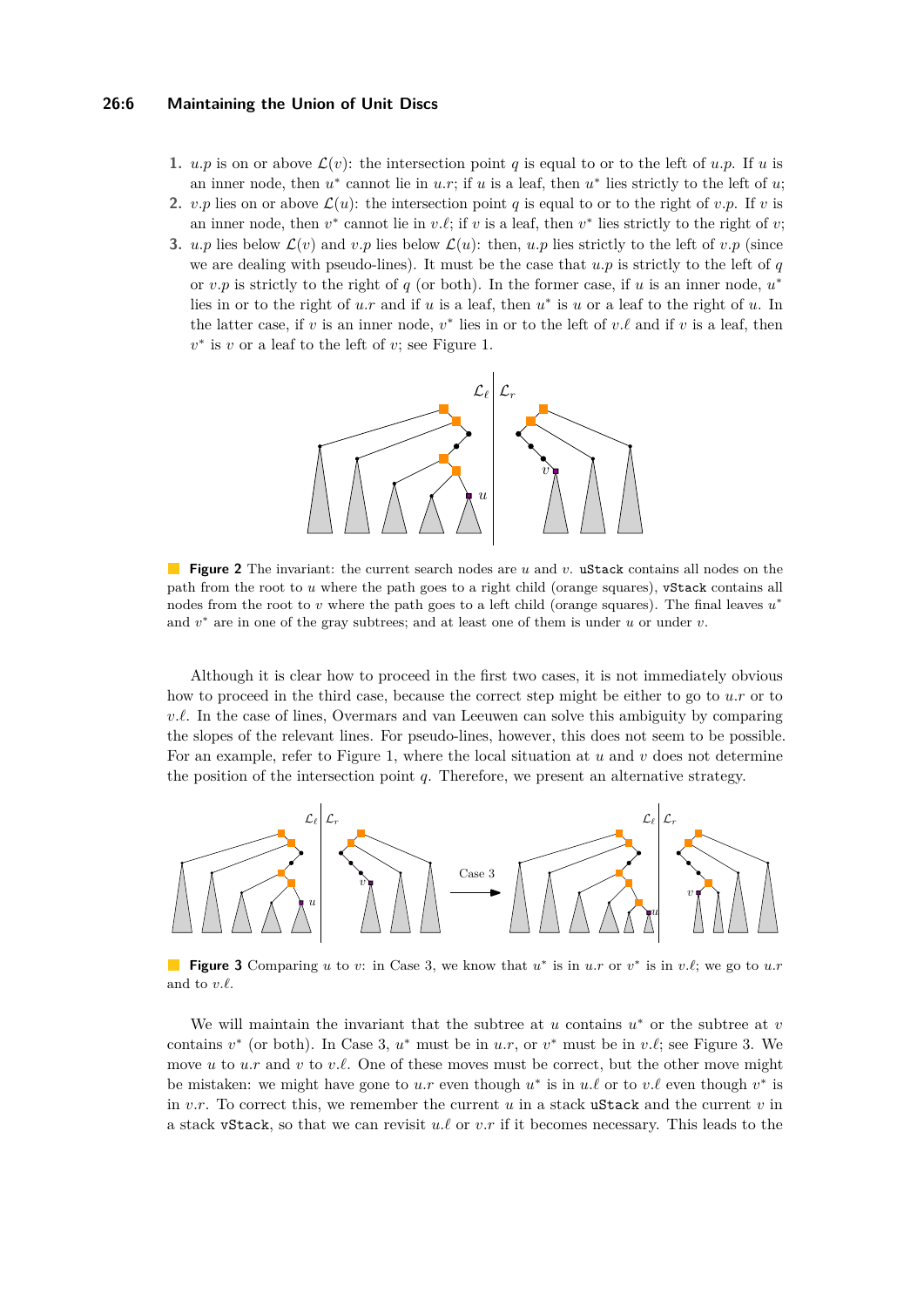general situation shown in Figure [2:](#page-5-1)  $u^*$  is below *u* or in a left subtree of a node on uStack, and  $v^*$  is below v or in a right subtree of a node on vStack, and at least one of  $u^*$  or  $v^*$ must be below *u* or *v*, respectively. Now, if Case 1 occurs when comparing *u* to *v*, we can exclude the possibility that  $u^*$  is in  $u.r$ . Thus,  $u^*$  might be in  $u.\ell$ , or in the left subtree of a node in uStack; see Figure [4.](#page-6-0) To make progress, we now compare  $u'$ , the top of uStack, with *v*. Again, one of the three cases occurs. In Case 1, we can deduce that going to  $u'.r$ was mistaken, and we move  $u$  to  $u'.\ell$ , while  $v$  does not move. In the other cases, we cannot rule out that  $u^*$  is to the right of  $u'$ , and we move  $u$  to  $u.\ell$ , keeping the invariant that  $u^*$ is either below *u* or in the left subtree of a node on uStack. However, to ensure that the search progresses, we now must also move  $v$ . In Case 2, we can rule out  $v.\ell$ , and we move *v* to *v.r.* In Case 3, we move *v* to *v.l.* In this way, we keep the invariant and always make progress: in each step, we either discover a new node on the correct search paths, or we pop one erroneous move from one of the two stacks. Since the total length of the correct search paths is  $O(\log n)$ , and since we push an element onto the stack only when discovering a new correct node, the total search time is  $O(\log n)$ ; see an example run in [\[3\]](#page-13-0). For the full pseudocode and the formal proof see [\[3\]](#page-13-0).

<span id="page-6-0"></span>

**Figure 4** Comparing  $u$  to  $v$ : in Case 1, we know that  $u^*$  cannot be in  $u.r$ . We compare  $u'$  and  $v$ to decide how to proceed: in Case 1, we know that  $u^*$  cannot be in  $u'.r$ ; we go to  $u'.\ell$ ; in Case 2, we know that  $u^*$  cannot be in *u.r* and that  $v^*$  cannot be in *v.*<sup>*l*</sup>; we go to *u.*<sup>*l*</sup> and to *v.r*; in Case 3, we know that  $u^*$  is in  $u'.r$  (and hence in  $u.\ell$ ) or in  $v.\ell$ ; we go to  $u.\ell$  and to  $v.\ell$ .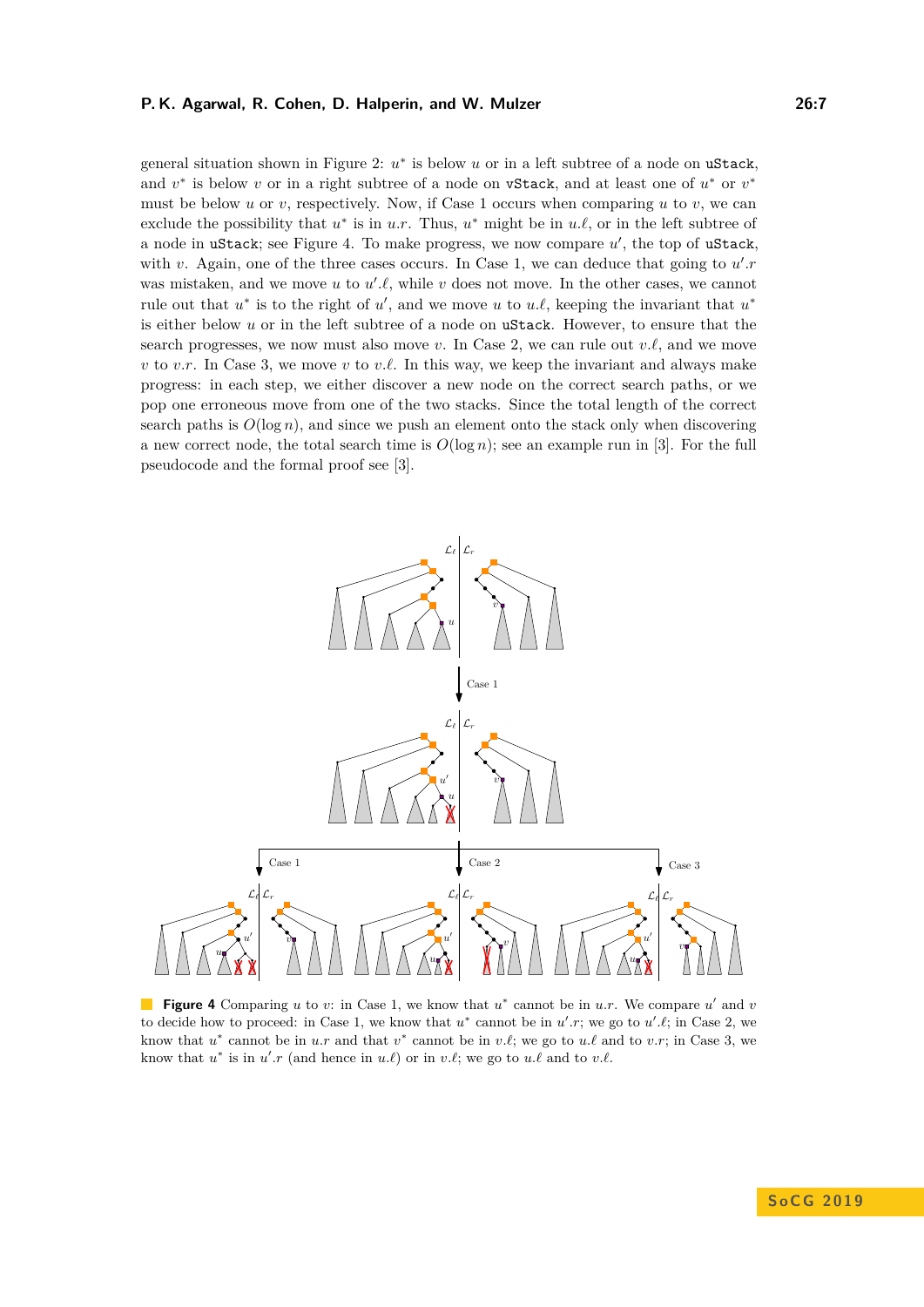#### **26:8 Maintaining the Union of Unit Discs**

## <span id="page-7-0"></span>**3 Maintaining the union of unit discs under insertions**

To maintain the union of unit discs under insertions, we maintain dynamic data structures for representing the boundary of the union, for reporting the arcs of the boundary that intersect with the next disc to be inserted, and for updating the boundary representation due to the insertion of the new disc. This section is dedicated to these data structures.

**Overview of the algorithm.** We denote by  $D(x)$  the unit disc centered at x. Let U be the union of *n* unit discs and let  $D(x)$  be the new unit disc, which we wish to insert. In order to report the arcs of  $\partial U$  that intersect  $D(x)$ , we overlay the plane with an implicit grid, where only cells that intersect with *U* are stored, and where the size of the diagonal of a grid cell is 1. The arcs of *∂U* are divided into the cells of the grid – each arc of *∂U* is associated with the cell that contains it. Note that if an arc belongs to more than one cell then we split it into (sub)arcs at the boundaries of the cells that it crosses (see an illustration of the structure in [\[3\]](#page-13-0).We divide the arcs of a given cell into four sets: *top*, *right*, *bottom* and *left*, which we denote by  $E_t$ ,  $E_r$ ,  $E_b$  and  $E_l$  respectively (see Section [3.1\)](#page-8-0). The algorithm consists of the following main steps: (1) Find the cells that  $D(x)$  intersects. (2) For each such cell find the arcs of each one of the sets  $E_t$ ,  $E_r$ ,  $E_b$  and  $E_l$  that  $D(x)$  intersects. Cells of the union that contain no boundary arcs are treated in a special way. (3) Update *∂U* using the arcs we found in the previous step and with *∂D*(*x*).

Step 1 of the algorithm is implemented using a balanced binary tree  $\Omega$  on the *active cells*, namely cells that have non-empty intersection with the current union *U*. The key of each active cell is the pair of coordinates of its bottom left corner. The active cells are stored at the leaves of the tree in ascending lexicographic order. Finding the cells intersected by a new disc, inserting or deleting a cell, take *O*(log *n*) time each. For details, see, e.g., [\[13\]](#page-14-15). As we will see below, the structure  $\Omega$  will also be used to decide whether a new disc is fully contained in the current union or lies completely outside the current union (Section [3.3\)](#page-12-0).

Most of this section is dedicated to a description of Steps 2 and 3 of the algorithm for the set  $E_t$ . The sets  $E_r$ ,  $E_b$ , and  $E_l$  can be handled in a similar manner. The basic property that we use is that  $D(x)$  intersects an arc *e* if and only if *x* belongs to  $e \oplus D_1$ , namely the Minkowski sum of *e* with a unit disc.

We split the boundaries of the Minkowski sums of *E<sup>t</sup>* into upper and lower curves at the *x*-extremal points; in what follows, we refer to them as upper and lower curves, and denote their respective sets by  $\Gamma^+$  and  $\Gamma^-$ . (For clarity, we will refer to portions of the boundary of the union as *arcs* and to portions of the boundary of the Minkowski sums as *curves*.) The disc  $D(x)$  intersects the arc  $e \in E_t$  if and only if x lies above the lower curve induced by *e* and below the upper curve induce by  $e$ . We will store the curves of  $\Gamma^+$  in a dynamic structure  $\Delta^+$  and the curves of  $\Gamma^-$  in a dynamic structure  $\Delta^-$  (both described in Section [3.2\)](#page-10-0).

Another property that we use is the following (see Lemma [12](#page-10-1) below): Let  $\ell$  be a vertical line that passes through  $x$ , the center of the new disc. Then the intersection points of curves in  $\Gamma^+$  with  $\ell$  are all above the intersection points of curves of  $\Gamma^-$  with  $\ell$ .

Assume for the sake of exposition that we are given the point  $\xi$  of intersection between  $\ell$ and the upper envelope of the curves in  $\Gamma^-$ . If the center *x* of our new disc is above  $\xi$  then, since *x* is above all the lower curves that cross  $\ell$  we only need to search the structure  $\Delta^+$  for the upper curves that lie above  $x$  – these will determine the arcs of  $E_t$  that are intersected by  $D(x)$ . If the point *x* coincides with or lies below  $\xi$  then we only need to search the structure ∆<sup>−</sup> for the lower curves that lie below *x* – now these will determine the arcs of *E<sup>t</sup>* that are intersected by  $D(x)$ .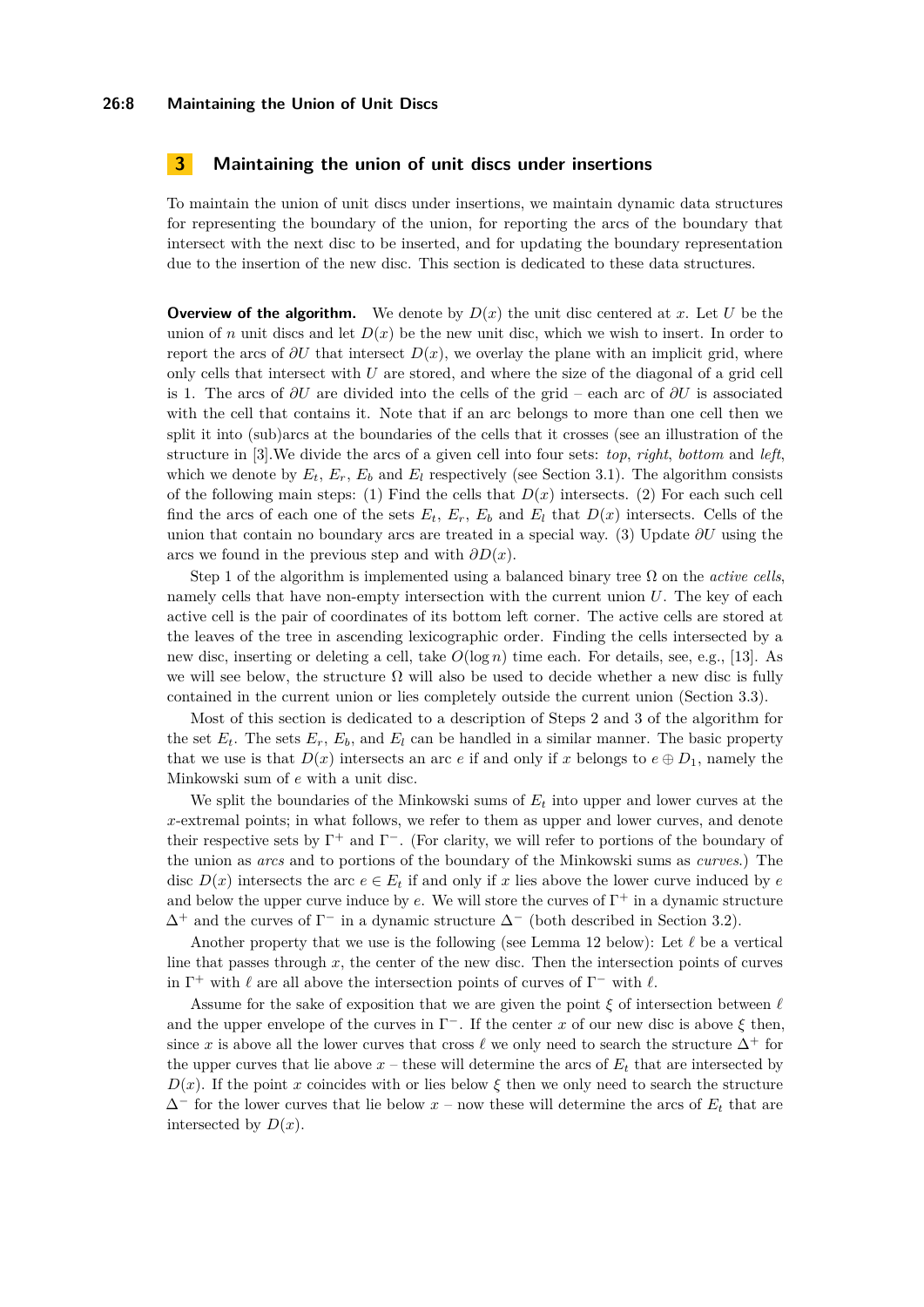However, we cannot easily obtain the point  $\xi$ , and hence querying the data structures is a little more involved: We use  $\Delta^+$  to iterate over the upper curves that lie above x. For every upper curve we check in  $O(1)$  time whether its corresponding arc (of  $E_t$ ) intersects with  $D(x)$ . If it intersects then we add this arc to the output list and continue to the next upper curve. If all the upper curves above  $x$  turn out to be induced by arcs intersecting  $D(x)$ we output this list of arcs and stop.

If all the reported arcs from the query of  $\Delta^+$  indeed intersect  $D(x)$ , then we are guaranteed that *x* is above  $\xi$  and this is the complete answer. Due to Lemma [12,](#page-10-1) if we detect that the arc induced by a curve reported by  $\Delta^+$  to lie above *x* is not intersecting  $D(x)$ , then we are guaranteed that *x* is on or below  $\xi$  and we will obtain the full reply by querying  $\Delta^-$ .

We review the geometric foundations needed by our algorithms and data structures in Section [3.1,](#page-8-0) then describe the data structures in Section [3.2.](#page-10-0) Finally, in Section [3.3](#page-12-0) we explain how we solve our motivating problem – dynamically reporting the area of the union.

## <span id="page-8-0"></span>**3.1 Preliminaries**

Let *B* be an axis-parallel square, which represents one grid cell with unit-length diagonal, and let  $\ell_1$  and  $\ell_2$  be lines that support the diagonals of *B*. These lines divide the plane into top, right, bottom and left quadrants, which we denote by  $Q_t$ ,  $Q_r$ ,  $Q_b$  and  $Q_l$ , respectively.

Let *U* be the union of *n* unit discs. We divide the arcs of *∂U* that are contained in *B* into four sets according to the quadrant which contains their centers. In case that a center lies on one of the lines then it is added either to the top or to the bottom quadrant. Denote these four sets of arcs by  $E_t$ ,  $E_r$ ,  $E_b$  and  $E_l$ . The power of this subdivision into quadrants is that now the projections of the arcs in any one set onto a major axis (the *x*-axis for *E<sup>t</sup>* or  $E_b$ , and the *y*-axis for  $E_l$  or  $E_r$ ), are pairwise interior disjoint. For example,  $E_t$  contains the arcs whose centers are located in  $Q_t$ , and the projections of the arcs in  $E_t$  onto the *x*-axis are pairwise interior disjoint, as we show below in Lemma [6.](#page-8-1)

▶ **Definition 4.** For two bounded x-monotone arcs  $e_i$  and  $e_j$  we write  $e_i ≤_x e_j$  if and only if *the right endpoint of*  $e_i$  *is to the left of or coincides with the left endpoint of*  $e_i$ .

- $\blacktriangleright$  **Lemma 5.** *Each arc in*  $E_t$  *is portion of a lower semicircle.*
- <span id="page-8-1"></span> $\blacktriangleright$  **Lemma 6.** *The x-projections of the (relative interiors of) arcs in*  $E_t$  *are pairwise disjoint.*

Relying on Lemma [6,](#page-8-1) henceforth we assume that the arcs in *E<sup>t</sup>* are ordered from left to right:  $e_1, \ldots, e_m$ . We wish to find which arcs of the set  $E_t$  intersect with the new unit disc  $D(x)$  to be inserted. For this purpose, we compute the Minkowski sum of each arc  $e_i$  of  $E_t$ with a unit disc centred at the origin. Then, we divide the boundary of each Minkowski sum into upper and lower curves at the *x*-extremal points: denote the top curve by  $\gamma_i^+$  and the bottom curve by  $\gamma_i^-$ . We denote the set of the upper curves,  $\{\gamma_i^+ | e_i \in E_t\}$ , by  $\Gamma^+$  and the set of the lower curves,  $\{\gamma_i^- | e_i \in E_t\}$ , by  $\Gamma^-$ . In the rest of this section we prove some useful properties regrading the curves in  $\Gamma^+$  and  $\Gamma^-$ :

- **P1** Every lower curve in Γ<sup>-</sup> can appear at most once on the lower envelope of the curves in  $Γ$ <sup>-</sup>. Furthermore, if  $γ<sub>i</sub><sup>-</sup>$  and  $γ<sub>j</sub><sup>-</sup>$  appear on the lower envelope then  $γ<sub>i</sub><sup>-</sup>$  appears to the left of  $\gamma_j^-$  if and only if  $e_i <_x e_j$ .
- **P2** Let  $e_i$ ,  $e_{i+1}$  and  $e_{i+2}$  be an ordered sequence of arcs in  $E_t$  and  $q$  be a point. If  $q$  lies below  $\gamma_i^+$  and  $\gamma_{i+2}^+$  then *q* lies also below  $\gamma_{i+1}^+$ .
- **P3** For every vertical line  $\ell$ . The intersection points of the lower curves with  $\ell$  are below the intersection points of the upper curves with  $\ell$ .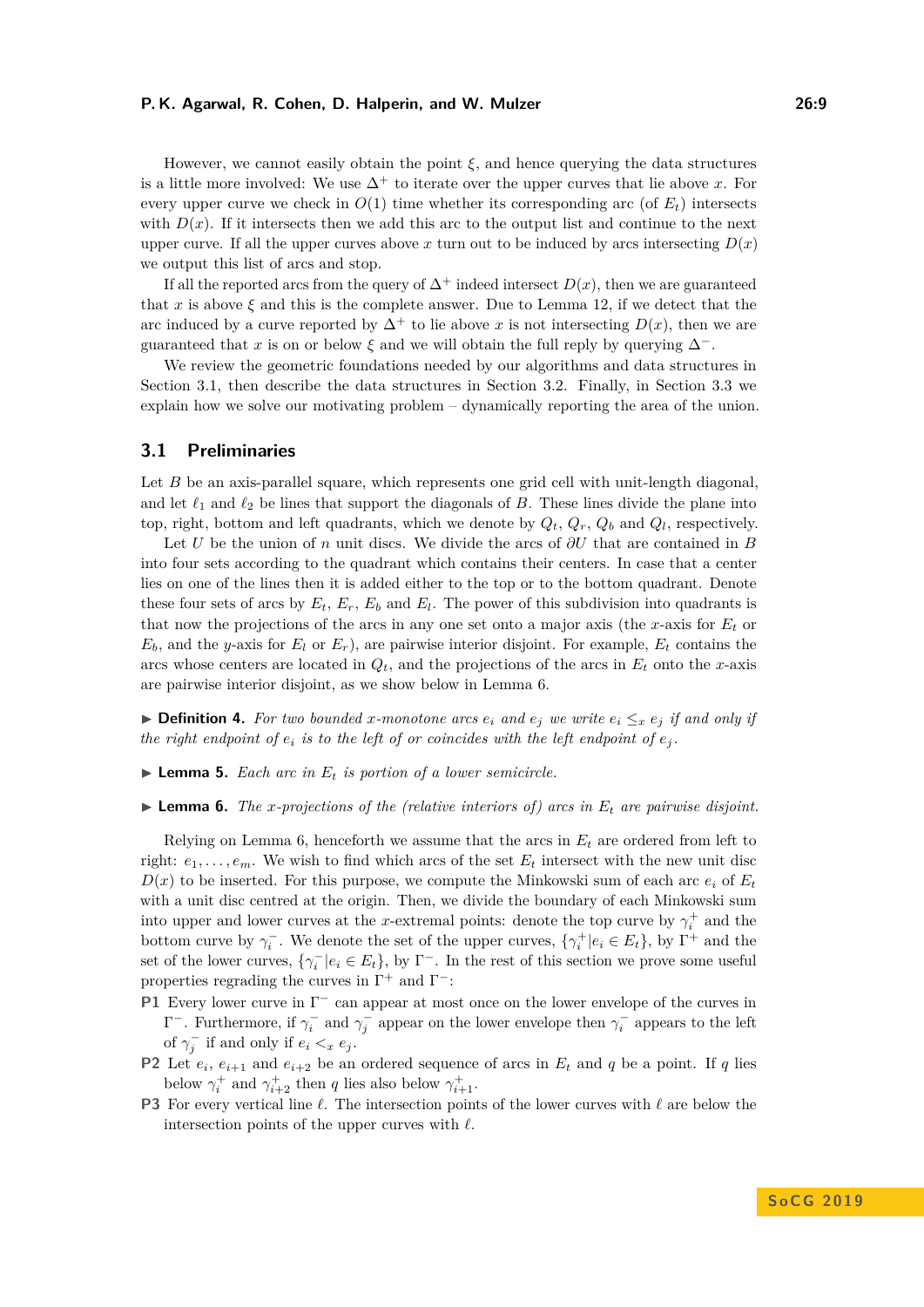#### **26:10 Maintaining the Union of Unit Discs**

In order to prove Property **P1**, we first need to show that every pair of lower curves intersect at most once.

<span id="page-9-0"></span>► **Lemma 7.** Let  $e_i$  and  $e_j$  be arcs of  $E_t$ . Then  $\gamma_i^-$  and  $\gamma_j^-$  intersect in exactly one point.

For two *x*-monotone curves  $\ell_1, \ell_2$  that intersect exactly once, we say that  $\ell_1 < \ell_2$  when  $\ell_1$ appears on their joint lower envelope immediately to the left of their intersection point and  $\ell_2 < \ell_1$  otherwise. The proof of Lemma [7](#page-9-0) also implies,

► Corollary 8. For any pair of curves  $\gamma_i^-$ ,  $\gamma_j^ \in \Gamma^-$ ,  $\gamma_i^-$  <  $\gamma_j^-$  if and only if  $e_i <_x e_j$ .

We now turn to discuss the upper curves. To prove Property P2 (Lemma [10\)](#page-9-1), we first consider the structure of the upper envelope of the upper curves.

**Dbservation 9.** Let *p* and *q* be the endpoints of the arc  $e_i$  in  $E_t$ . The upper curve  $\gamma_i^+$  is *the upper envelope of the upper boundaries (namely, semicircles) of the discs*  $D(p)$  *and*  $D(q)$ 

<span id="page-9-1"></span>**Example 10.** Let  $e_i$ ,  $e_{i+1}$  and  $e_{i+2}$  be an ordered sequence of arcs in  $E_t$  and q be a point. *If q is below*  $\gamma_i^+$  *and*  $\gamma_{i+2}^+$  *then q is also below*  $\gamma_{i+1}^+$ .

**Proof.** Let  $p_1$ ,  $p_2$ ,  $p_3$  be points on arcs that belong to  $E_t$  with  $p_1 <_x p_2 <_x p_3$ . Let  $\sigma_1^+$ ,  $\sigma_2^+$ and  $\sigma_3^+$  be the upper semicircles of  $\partial D(p_1)$ ,  $\partial D(p_2)$  and  $\partial D(p_3)$ , respectively. Let  $p_{12}^+$  and  $p_{23}^+$  be the intersection points of  $\sigma_1^+ \cap \sigma_2^+$  and  $\sigma_2^+ \cap \sigma_3^+$ , respectively. These intersection points exist, since the distance between every pair of points in *B* is at most one. By the assumption,  $p_1 <sub>x</sub> p_2$ , which means that  $\sigma_1^+$  appears to the left of  $\sigma_2^+$  on the upper envelope of  $\sigma_1^+$  and  $\sigma_2^+$ . Let *c* be the center of the arc *e* of  $E_t$  on which  $p_2$  lies. The point *c* is on  $\sigma_2^+$ , since  $p_2$  belongs to a lower semicircle of radius 1. In addition, *c* is not below  $\sigma_1^+$  since otherwise  $p_1 \in D(c)$ which would contradict that  $p_1$  is a point on an arc in  $E_t$ . This means that  $p_{12}^+ \leq_x c$ . The same argument implies that  $p_{23}^{\dagger} \geq_x c$  and therefore  $p_{12}^{\dagger} \leq_x p_{23}^{\dagger}$ . This in turn implies that the intersection point,  $p_{13}^+$ , between  $\sigma_1^+$  and  $\sigma_3^+$  is below or on  $\sigma_2^+$  and therefore every point that lies below  $\sigma_1^+$  and  $\sigma_3^+$  lies below  $\sigma_2^+$ . The only condition on  $p_1$ ,  $p_2$  and  $p_3$  is that they will be *x*-ordered.  $e_i \leq_x e_{i+1} \leq_x e_{i+2}$ , so the claim holds (see Figure [5\)](#page-9-2).

<span id="page-9-2"></span>

**Figure 5** (On the left). An example of *∂U* ∩ *B*. *e*1, *e*<sup>2</sup> and *e*<sup>3</sup> are the arcs of *E<sup>t</sup>* whose centers are *c*1, *c*<sup>2</sup> and *c*3, respectively. The red, green and blue outer shapes are the boundary of the Minkowski sums of each of  $e_1$ ,  $e_2$  and  $e_3$  with a disc of radius 1, respectively.  $\gamma_1^+$  and  $\gamma_1^-$  are denoted by the upper and lower red curves whose endpoints are  $q_1$  and  $q_2$ , respectively. (On the right) Illustration of the proof of Lemma [10.](#page-9-1)

For *p* an endpoint of  $e_i \in E_t$ , we call the upper semi-circle of the disc  $D(p)$  the upper *curve* of p. We denote the upper envelope of the curves in  $\Gamma^+$  by  $\mathcal{U}(\Gamma^+)$ . Note that some of the upper curves may appear on  $U(\Gamma^+)$  as a single point, namely, they coincide with one of the breakpoints of  $U(\Gamma^+)$ . The following corollary stems from the proof of Lemma [10.](#page-9-1)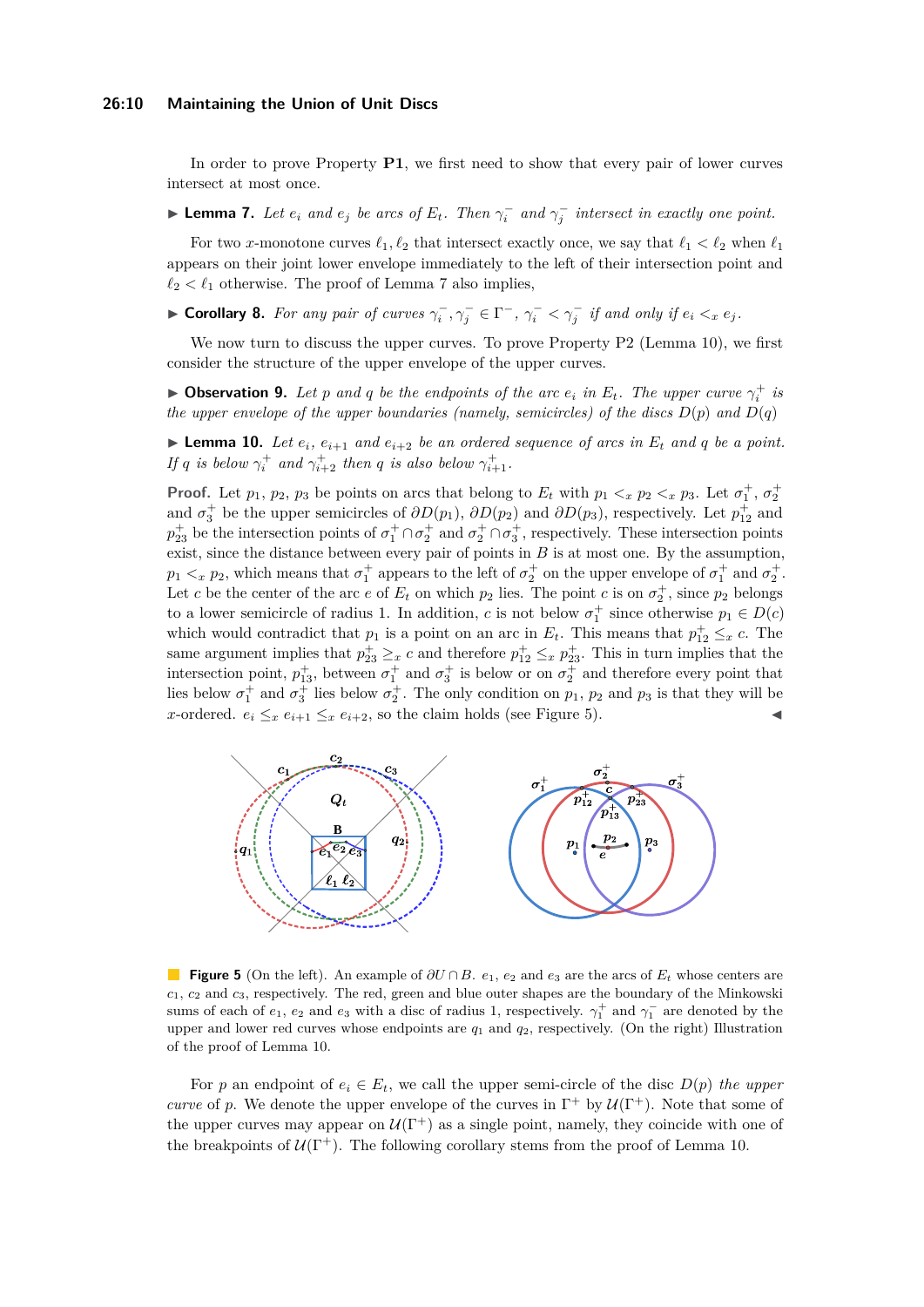$\triangleright$  **Corollary 11.** *(i) The upper curve of each endpoint of every arc of*  $E_t$  *appears on*  $U(\Gamma^+)$ *. (ii)* The *x*-order of the curves on  $\mathcal{U}(\Gamma^+)$  corresponds to the *x*-order of the endpoints of the

Next, we prove that for any pair of arcs  $e_i, e_j \in E_t$ ,  $\gamma_i^+$  and  $\gamma_j^-$  are disjoint. Furthermore, we show that  $\gamma_i^+$  is above  $\gamma_j^-$ , and by that prove Property P3.

<span id="page-10-1"></span>**Example 12.** Let  $e_i$  and  $e_j$  be two distinct arcs in  $E_t$  and let  $\ell$  be a vertical line. If  $\ell$ *intersects with*  $\gamma_i^+$  *and*  $\gamma_j^-$  *at p and q, respectively, then*  $p >_y q$ *.* 

## <span id="page-10-0"></span>**3.2 Data structures**

arcs of  $E_t$ .

In this section we describe two data structures. The data structure  $\Delta^+$  (resp.  $\Delta^-$ ), dynamically maintains the set  $\Gamma^+$  of the upper curves (resp.  $\Gamma^-$  of lower curves). The purpose of these structures is to efficiently answer the following queries: given a point *x*, report on the upper (resp. lower) curves which are above (resp. below) *x*. For the structure  $\Delta^+$  it is required that we get the answer gradually, one curve after the other, since we need to test each curve for being relevant (in addition to being above  $x$ ), and stop as soon as we detect the first irrelevant curve.

# **3.2.1 Dynamically maintaining the lower curves**

For maintaining the lower curves  $\Gamma^-$  induced by the arcs in  $E_t$ , we implement  $\Delta^-$  using the data structure described in Section [2.](#page-2-0) Recall that the data structure dynamically maintains a set of curves fulfilling property P1 and supports the following **query**: given a point *x* report the curves in  $\Gamma^-$  that are below x.

**Update.** After we insert a new unit disc we may have to delete and insert many lower curves. If a lower curve  $\gamma_i^-$  is split into subcurves, then we delete  $\gamma_i^-$  and create two new subcurves instead. In order for Property P1 to hold at all times, we first delete the old lower curves from  $\Delta^-$  and then insert the new ones.

## **3.2.2 Dynamically maintaining the upper curves**

**Description.** Let  $p_1, p_2, \ldots, p_r$  be the endpoints of the arcs of  $E_t$  sorted in ascending *x*-order. Recall that  $U(\Gamma^+)$  denotes the upper envelope of  $\Gamma^+$ . Let  $s_1, s_2, \ldots, s_r$  be the arcs of  $U(\Gamma^+)$ ordered from left to right. Note that each endpoint of  $E_t$  corresponds to an arc in  $\mathcal{U}(\Gamma^+)$ , i.e.,  $p_i$  corresponds to the curve  $s_i$ . The data structure  $\Delta^+$  is a balanced binary search tree. We store the points  $p_i$  in the leaves of the tree in their left-to-right order. We also store in each leaf pointers rn and ln to its right and left neighboring leaves respectively, if exist. Each internal node stores a pointer lml to the leftmost leaf of its right subtree. To keep the a structure simple, if two arcs of  $E_t$  meet at a single point, we keep only one of the endpoints incident to this point in the list  $\{p_i\}$ . However, we mark in the leaf of  $p_i$  which are the two arcs incident to it. Below, when we traverse the leaves of the tree and test the respective arcs of  $E_t$  for intersection with the new disc, in some nodes we may need to test two arcs.

**Query.** Let  $q$  be a query point. By following a path from the root, we first find the leaf *v* such that the vertical line through  $p$  intersects the edge  $s_p$ . The search down the tree is carried out as follows. Suppose we reached an internal node  $u$ . We use the pointer  $\text{Im}(u)$  to obtain the leaf *w*, and use  $ln(w)$  to find the point immediately to its left in the sequence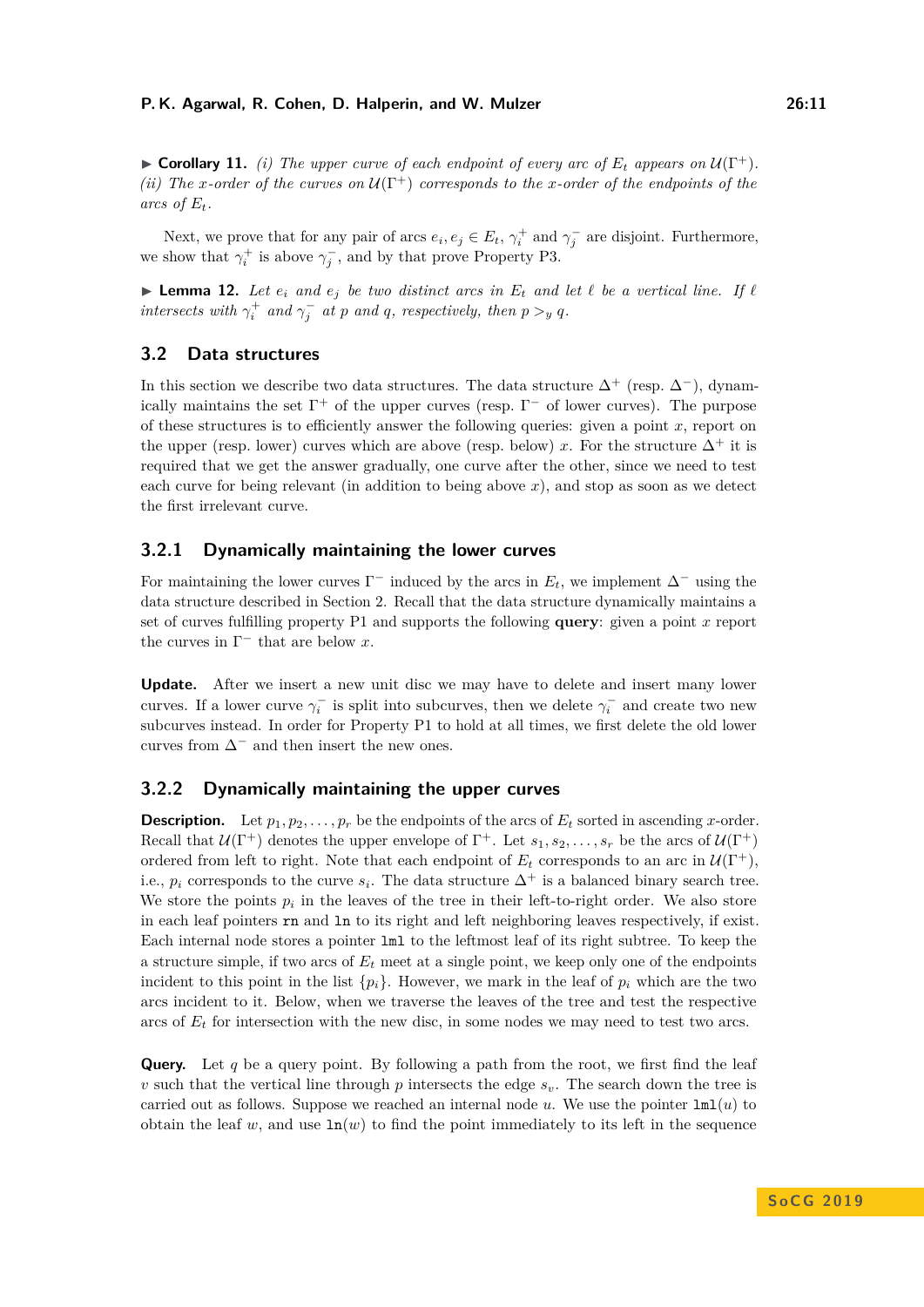#### **26:12 Maintaining the Union of Unit Discs**

 $\{p_i\}$ . These two points will determine the breakpoint of  $\mathcal{U}(\Gamma^+)$  that separates between the left and right portions of the envelope, which are represented by the subtrees rooted at the left and right children of *u*.

Recall that the structure  $\Delta^+$  plays the extra role of deciding whether the center *x* of the new disc lies above the point  $\xi$  or not (see the overview the algorithm in the beginning of Section [3\)](#page-7-0). Therefore the query process is somewhat more involved than if we used the structure only to determine which curves of  $\Gamma^+$  pass above *x*.

Once we find the point  $p_i$  whose arc  $s_i$  of the envelope intersects the vertical line through the query point *q*, we will be traversing leaves of  $\Delta^+$  starting at *v* going both rightward and leftward. At each leaf  $u$  we test whether  $q$  lies below the curve  $s_i$  stored at  $u$  and if so, we check whether  $D(x)$  intersects the relevant arc of  $E_t$ . If the answer to both predicates is true then we continue the search in the same direction. If while we search rightwards the first predicate is false then we go leftwards starting from *v*. If the first predicate is false and we search leftwards then we stop the search and report on the arcs that we found. If the first predicate is true and second predicate is false then we continue with  $\Delta^-$ .

**Update.** After we insert a new disc, many arcs may be deleted from  $E_t$  and many new arcs may be inserted into  $E_t$ . We simply remove the endpoints of the deleted arcs and insert the endpoints of the new arcs into  $\Delta^+$ .

The correctness of the query procedure follows from Lemma [10.](#page-9-1) The performance of the structure is summarized in the following lemma whose proof is straightforward.

## **Example 13.** The query time of the data structure is  $O(\log n + k)$ , where k is the number *of reported arcs. The update requires O*(log *n*) *time per operation.*

When querying the data structures  $\Delta^+$  and  $\Delta^-$  we obtain the set *I* of arcs of the existing union-boundary that need to be deleted or partially cut since they are covered by the new disc  $D(x)$  to be inserted. However, we also need to update the structures with the arcs that the boundary of the new disc contributes to the union boundary.

To find which portions of  $\partial D(x)$  appear on the boundary of the union  $U \cup D(x)$ , we construct the arrangement  $\mathcal{A}(I \cup \partial D(x))$  and look for faces of this arrangement that abut *∂D*(*x*) and are not in the union *U*. One can show that in a face *f* of this type the arcs of *∂U* appear on it as concave, meaning that any point inside this face is outside the disc bounded by the arcs. Denote the size of *I* by *k*. Assume first that  $k \geq 1$ . We can construct the arrangement in  $O(k \log k)$  time (recall that the arcs in  $I \cup \partial D(x)$  are pairwise interior disjoint). Finding the arcs of *∂D*(*x*) that should be inserted takes another *O*(*k*) time.

If  $k = 0$ , there are two cases based on whether  $D(x) \cap U$  is (i)  $D(x)$  or (ii) the empty set. To distinguish between the cases we need to either (i) find a point that belongs to  $D(x)$  and *U*, or (ii) a point that belongs to  $D(x)$  but not to *U*. Recall that in order to find *I* we overlay the plane with a grid of cells of unit-length diagonal each. This implies that at least one of the cells, denoted by  $\omega$ , is fully contained in  $D(x)$ . If  $\omega$  is an *active cell*, i.e.,  $\omega \cap U \neq \emptyset$ , then  $\omega$  is fully contained in *U* (*I* is an empty set) and therefore  $D(x) \cap U = D(x)$ ; otherwise  $D_1(x) \cap U = \emptyset$ . To check whether  $\omega$  is active, we search for it in the structure  $\Omega$ . In case (i) we do nothing further, and in case (ii) we make all the grid cells covered by  $D(x)$  active, and we update the data structures of each grid cell crossed by *∂D*(*x*) by the relevant portions of *∂D*(*x*). To conclude,

<span id="page-11-0"></span>I **Theorem 14.** *The boundary arcs of the union of a set of n unit discs can be maintained under insertion in a data structure of*  $O(n)$  *size so that a new disc can be inserted in*  $O(k \log^2 n)$  *time, where k is the total number of changes on the boundary of the union.*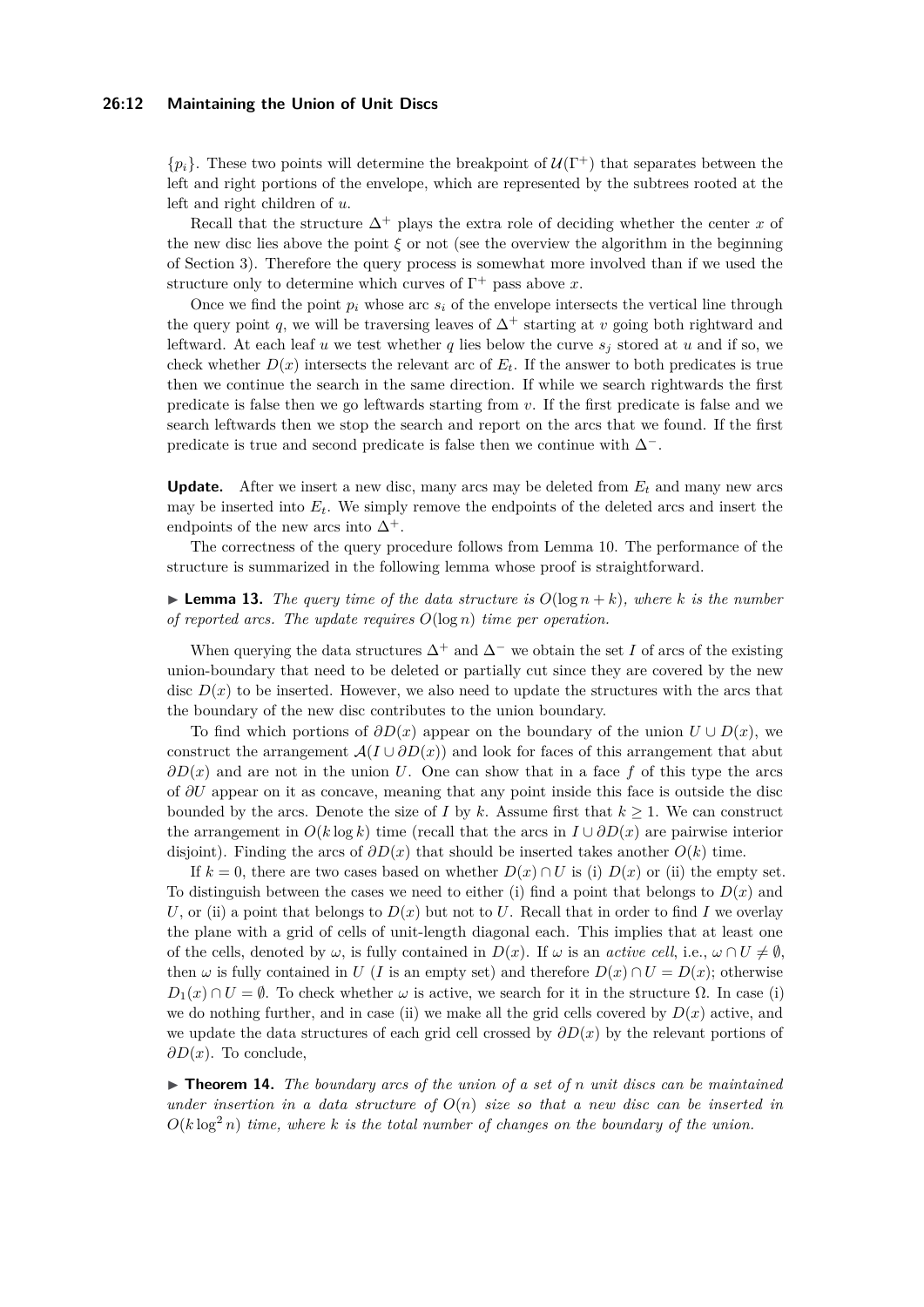### <span id="page-12-0"></span>**3.3 Maintaining the area of the union**

We are now ready to solve our motivating problem, namely dynamically reporting the *area* of the union as we insert discs. At a a high level our algorithm proceeds as follows:

- **1.** Find the set *I* of the arcs on the boundary of the union *U* that intersect with the new disc  $D(x)$  to be inserted.
- 2. Compute the arrangement  $\mathcal{A}(I \cup \partial D(x))$ .
- **3.** Calculate the extra area (over the area of the union before inserting  $D(x)$ ) that  $D(x)$ covers, using  $A(I \cup \partial D(x))$ .

In order to find *I* we make use of the data strctures described above and summarized in Theorem [14.](#page-11-0) Let *k* denote the number of arcs in *I* and assume that  $k \geq 1$ . We use a sweep-line algorithm to compute the arrangement  $\mathcal{A}(I \cup \partial D(x))$  in time  $O(k \log k)$ . To calculate the extra area that  $D(x)$  covers, we go over the faces of the arrangement and sum up the area of the faces that are contained in  $D(x) \setminus U$ . If  $k = 0$  then either the disc is fully contained in the current union (see above for how to determine this), in which case we do nothing, or it is disjoint from the union before the insertion of the disc, in which case we increase the area by  $\pi$ . To conclude,

**Theorem 15.** *Given a sequence of n unit discs in*  $\mathbb{R}^2$  to be inserted one after the other, *reporting the area of the union of the discs after each insertion can be carried out in*  $O(k \log^2 n)$ *time and O*(*n*) *space, where k is the total number of structural changes to the boundary of the union incurred by the insertion of the new disc.*

# **4 Intersection-searching of unit arcs with unit disc**

In this section we address the following intersection-searching problem: Preprocess a collection C of circular arcs of unit radius into a data structure so that for a query unit disc  $D(x)$ , centered at the point x, the arcs in C intersecting  $D(x)$  can be reported efficiently. We assume for simplicity that every arc in  $C$  belong to the lower semicircle.

Let  $e \in \mathcal{C}$  be a unit-radius circular arc, and let  $p_1$  and  $p_2$  be its endpoints. A unit disc  $D(x)$  intersects *e* if and only if  $e \oplus D(0)$ , the Minkowski sum of *e* with a unit disc, contains the center *x*. Let  $z := D(p_1) \cup D(p_2)$ , and let  $D^+(c)$  be the disk of radius 2 centered at *c*; *z* divides  $D^+(c)$  into three regions (see Fig. [6\)](#page-13-3): (i)  $z^+$ , the portion of  $D^+(c) \setminus z$  above *z*, (ii) *z* itself, and (iii)  $z^-$ , the portion of  $D^+(c) \setminus z$  below  $z$ . It can be verified that  $e \oplus D(0) = z \cup z^-$ . We give an alternate characterization of  $z \cup z^-$ , which will help in developing the data structure.

Let  $\ell$  be a line that passes through the tangents points,  $p'_1$  and  $p'_2$ , of  $D(p_1)$  and  $D(p_2)$ with  $D^+(c)$ , respectively, and let  $\ell^-$  be the halfplane lying below  $\ell$ . Set  $L(e) = D^+(c) \cap \ell^-$ (see Fig. [6\)](#page-13-3).

<span id="page-12-1"></span>► **Lemma 16.** *If*  $\partial D(p_1)$  *and*  $\partial D(p_2)$  *intersect at two points (one of which is always c) then l* passes through  $q := (\partial D(p_1) \cap \partial D(p_2)) \setminus \{c\}$ . Otherwise  $c \in \ell$ .

**Proof.** Assume that *q* exists. The quadrilateral  $(c, p_1, q, p_2)$  is a rhombus since all its edges have length 1. Let  $\alpha$  be the angle ∠*p*<sub>1</sub>*qp*<sub>2</sub> and  $\beta$  be the angle ∠*cp*<sub>1</sub>*q*. The angle ∠*qp*<sub>1</sub>*p*<sup>1</sup><sub>1</sub> is equal to  $\alpha$  since the segment  $(c, p_1')$  is a diameter of  $D(p_1)$ . The angle  $\angle p_1qp_1'$  is equal to  $\frac{\beta}{2}$  since  $\Delta p_1 q p_1'$  is an isosceles triangle. The same arguments apply to the angle  $\angle p_2 q p_2'$ implying that the angle  $\angle p'_1qp'_2$  is equal to  $\pi$ .

Assume that *q* does not exists then the segment  $(p_1, p_2)$  is a diameter of  $D(c)$ . The segment  $(c, p'_1)$  is a diameter of  $D(p_1)$ . The segment  $(p_1, p_2)$  coincide with  $(c, p'_1)$  at the segment  $(c, p_1)$ . The same argument applies to the segment  $(c, p'_2)$ , implying that the angle  $\angle p'_1qp'_2$  is equal to  $\pi$  (see Fig [6\)](#page-13-3).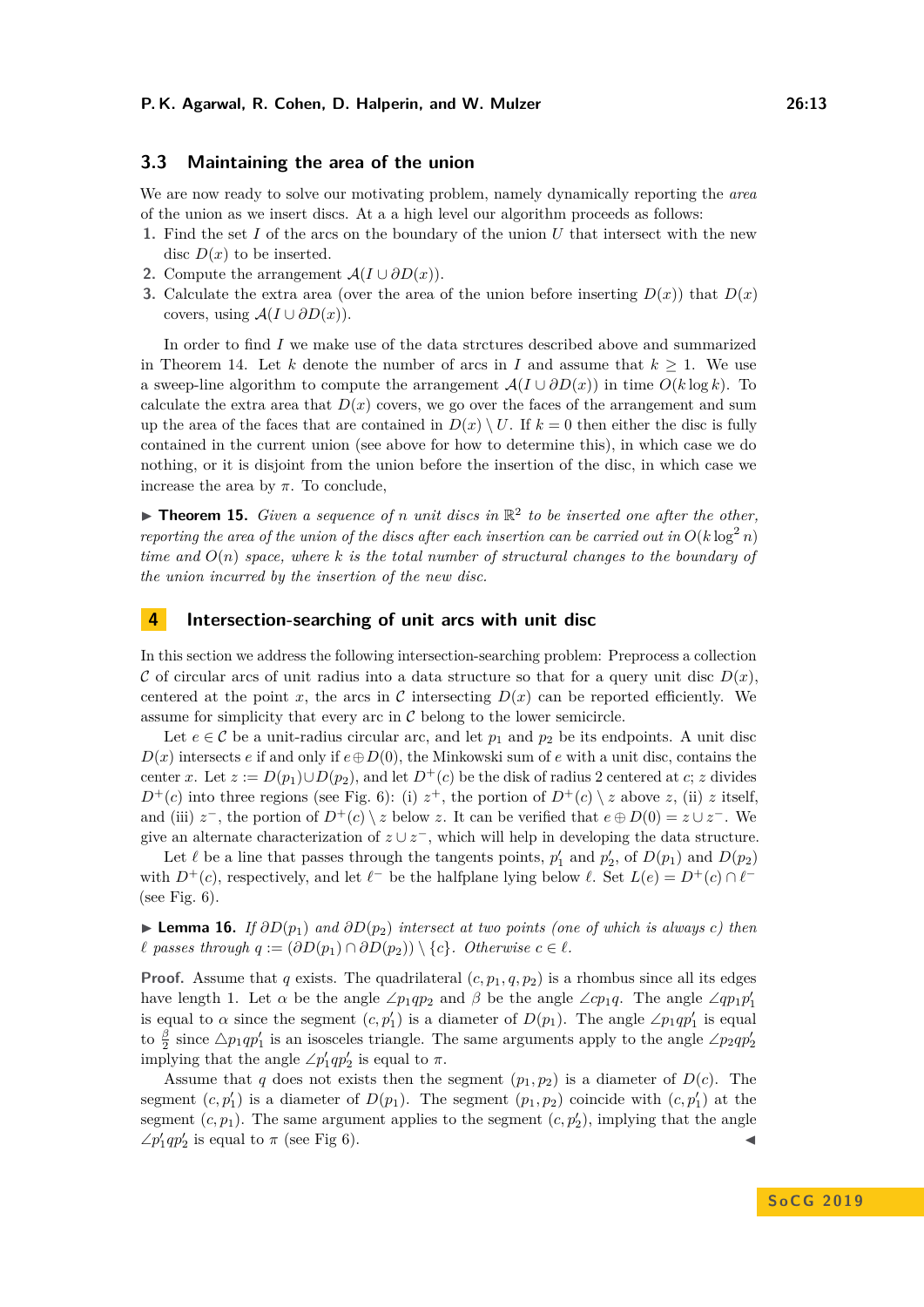<span id="page-13-3"></span>

**Figure 6** (On the left) Partition of  $D_2(c)$  into three regions:  $z^+$ , *z* and  $z^-$ . (On the right) Illustration of Lemma [16.](#page-12-1)

The following corollary summarizes the criteria for the intersection of a unit circular arc with a unit disc.

 $\triangleright$  **Corollary 17.** Let *e* be a circular arc in C with endpoints  $p_1$  and  $p_2$  and center *c*. Then (i)  $z \cup z^- = z \cup L(e)$ *. (ii) e intersects a unit disc*  $D(x)$  *if and only if at least one of the following conditions is satisfied: (a)*  $x \in D(p_1)$  *(or*  $p_1 \in D(x)$ *), (b)*  $x \in D(p_2)$  *(or*  $p_2 \in D(x)$ *), and (c)*  $x \in L(e)$ .

We thus construct three separate data structures. The first data structure preprcesses the left endpoints of arcs in  $\mathcal C$  for unit-disc range searching, the second data structure preprocesses the right endpoints of arcs in  $\mathcal C$  for unit-disc range searching, and the third data structure preprocesses  $\mathcal{L} = \{L(e) \mid e \in C\}$  for inverse range searching, i.e., reporting all regions in  $\mathcal L$  that contain a query point. Using standard circle range searching data structures (see e.g.  $[4, 2]$  $[4, 2]$  $[4, 2]$ , we can build these three data structures so that each of them takes  $O(n)$  space and answers a query in  $O(n^{1/2+\epsilon} + k)$  time, where k is the output size. Furthermore, these data structures can handle insertions/deletions in  $O(\log^2 n)$  time. We omit all the details from here and conclude the following:

**Theorem 18.** Let C be a set of *n* unit-circle arcs in  $\mathbb{R}^2$ . C can be preprocessed into a data *structure of linear size so that for a query unit disk D, all arcs of* C *intersecting D can be reported in*  $O(n^{1/2+\epsilon} + k)$  *time, where*  $\epsilon$  *is an arbitrarily small constant and*  $k$  *is the output size. Furthermore the data structure can be updated under insertion/deletion of a unit-circle*  $\int$ *arc* in  $O(\log^2 n)$  *amortized time.* 

#### **References**

- <span id="page-13-2"></span>**1** Pankaj K. Agarwal. Range searching. In Jacob E. Goodman, Joseph O'Rourke, and Csaba Tóth, editors, *Handbook of Discrete and Computational Geometry*, chapter 40. Chapman & Hall/CRC, 3rd edition, 2017.
- <span id="page-13-5"></span>**2** Pankaj K. Agarwal. *Simplex Range Searching and Its Variants: A Review*, pages 1–30. Springer International Publishing, Cham, 2017.
- <span id="page-13-0"></span>**3** Pankaj K. Agarwal, Ravid Cohen, Dan Halperin, and Wolfgang Mulzer. Maintaining the Union of Unit Discs under Insertions with Near-Optimal Overhead, 2019. [arXiv:1903.10943v1](http://arxiv.org/abs/1903.10943v1).
- <span id="page-13-4"></span>**4** Pankaj. K. Agarwal and Jiří Matoušek. On range searching with semialgebraic sets. *Discrete & Computational Geometry*, 11(4):393–418, 1994.
- <span id="page-13-1"></span>**5** Pankaj K. Agarwal and Jiří Matoušek. Dynamic Half-Space Range Reporting and Its Applications. *Algorithmica*, 13(4):325–345, 1995.